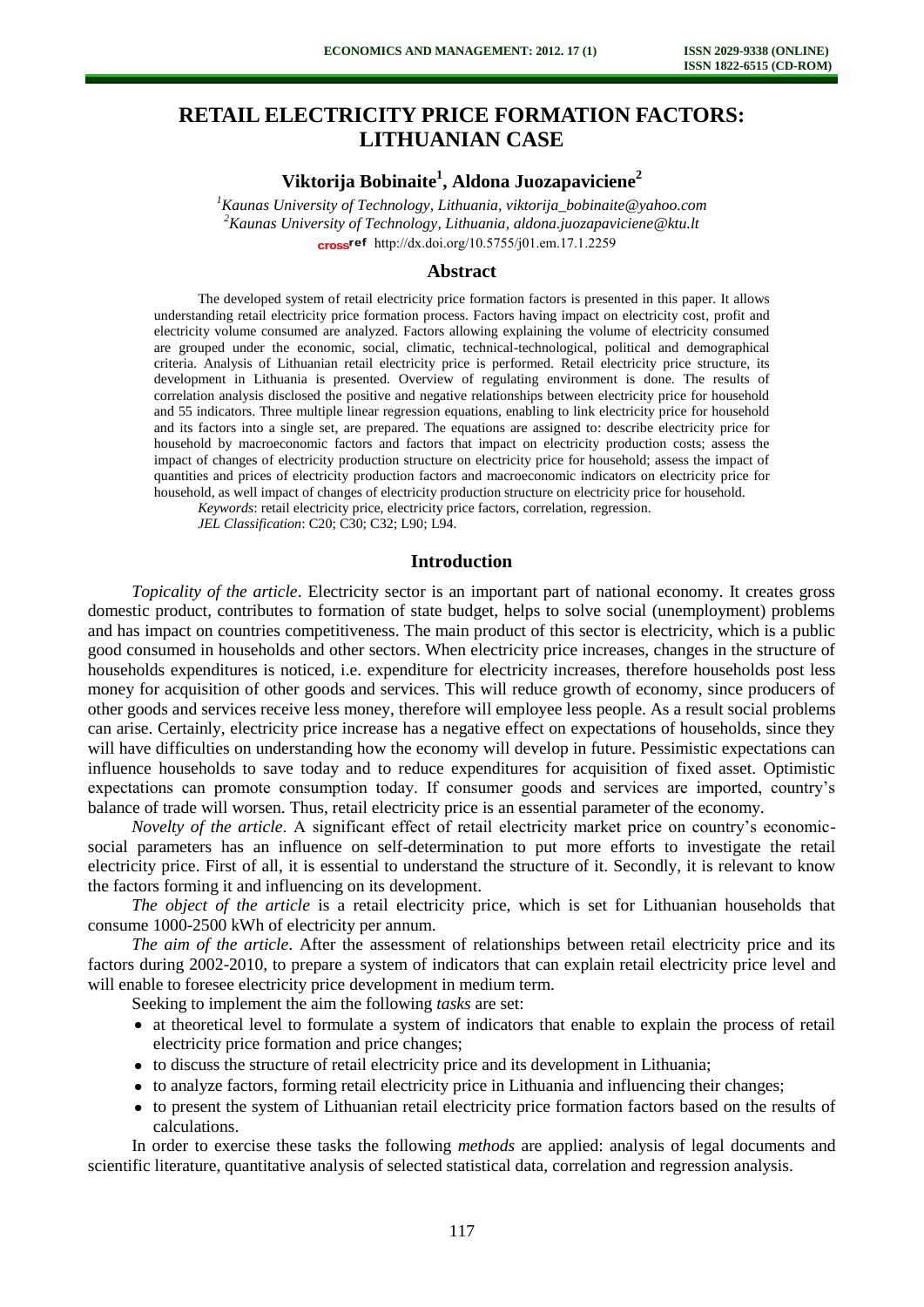# **System of electricity retail price factors**

Currently, the issue of retail electricity price is open for the discussion. Various aspects of retail electricity pricing are analyzed in scientific literature. However, it has to be acknowledged that there are lacks of publications that deal with issue of factors of retail electricity price. Seeking to fulfil this gap, this article is prepared. Based on the results of literature analysis, the following system of retail electricity price factors is developed (Figure 1):



**Figure 1**. The system of factors of retail electricity price

With reference to Figure 1, it can be stated that electricity retail price consists of four large components. Namely, electricity production price, prices of electricity transmission and distribution services, and electricity supply price are constituent parts of retail electricity price; therefore changes of these parts obviously make retail electricity price to change too. In Figure 1 principals, how retail electricity price is calculated, are also reflected. Considering to information, provided in legal documents, retail electricity price is calculated considering the costs of the company, profit and volume of electricity consumed. Thus, three large groups of factors, forming and making retail electricity price to fluctuate are segregated and asks for more detailed analysis.

With reference to principals, how retail electricity price is calculated, it is argued that the increase of costs and profit increases retail electricity price. The results of the analysis showed that costs and profit of the company are depended on aims, tasks and strategic decisions of the company, i.e. on strategy adopted. As informational and telecommunication technologies, virtual organizations and networks are quickly developing, the constant change of environment stipulates the need to adjust and change the adopted strategy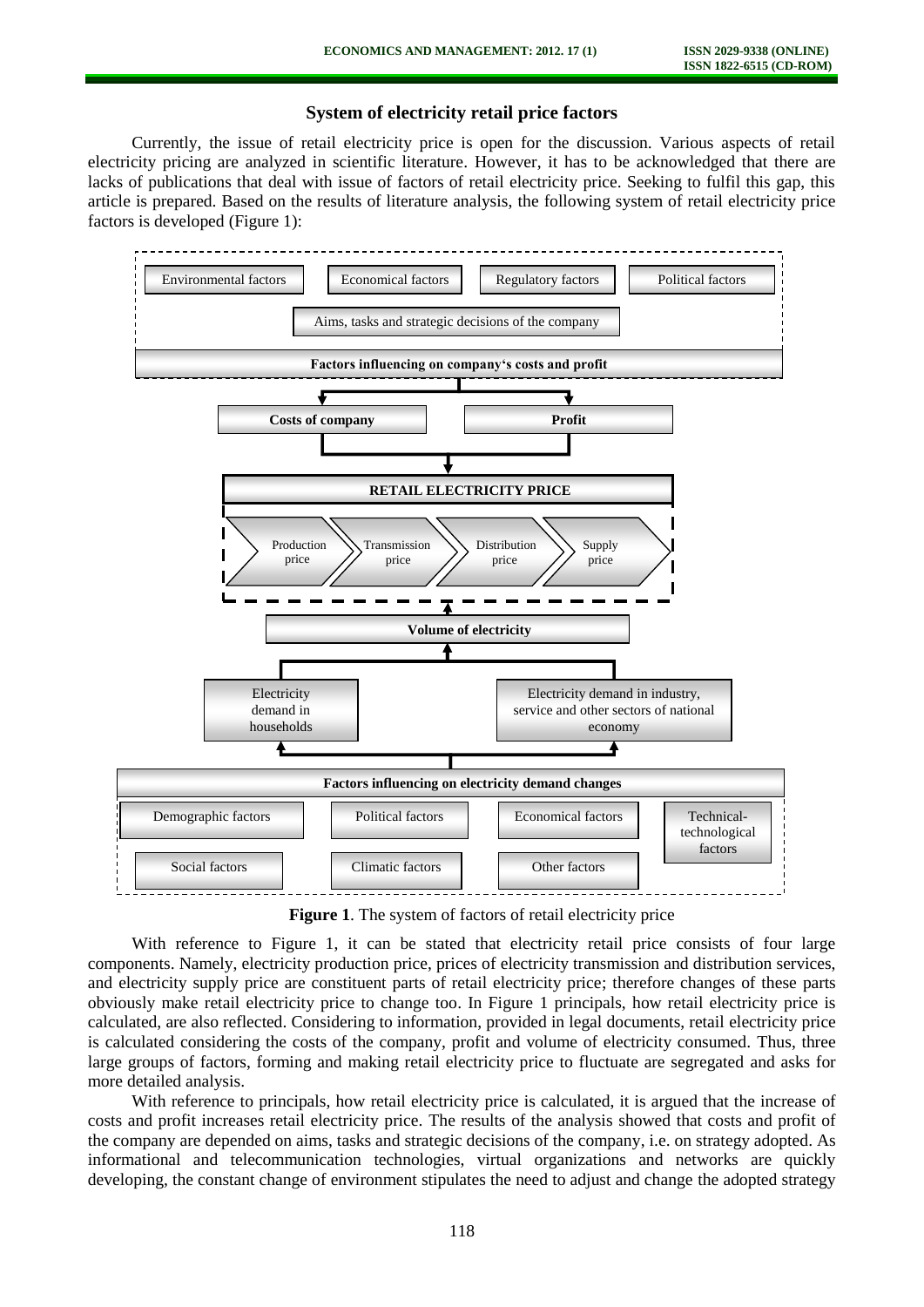(Strumickas & Valančienė, 2009). Under the conditions of improved strategy, company's financial results, including cost and profit, can change.

Implemented environmental policy has a direct impact on cost and profit of the company in short and long-runs too. As a result of reinforced environmental policy, additional investment into the activities of the company can be required to be directed. On the one hand these investments will contribute to increased productivity of the company, but on the other hand they will be related to increased costs of the company to service the loan.

The results of performed analysis of literature (Wolak, 1998; Serletis & Herbert, 1999; Valiukonis *et al.*, 2007; Mohammadi, 2009; Mjelde & Bessler, 2009; Muñoz & Dickey, 2009; BaltPool, 2010; Ferkingstad *et al.*, 2010) show that economical factors also influence on company's cost, profit and retail electricity price. One can notice that electricity price highly depends on fuel (oil, natural gas, coal, and uranium) prices. H. Mohammadi (2009) analyzed long-run and short-run relationships between retail electricity prices and fossil fuel (coal, natural gas and oil) prices in USA. The results of the analysis showed that in a short-run electricity price depended on coal and natural gas prices, but in a long-run the statistically significant relationships existed only between electricity retail price and coal price. E. Hjalmarsson (2000) agreed that electricity price depend both on prices of fuels used in electricity production and wage. However, he stressed that coal and uranium prices for a long time were stable and electricity sector was not a labour intensive sector; therefore he concluded that in Scandinavian countries electricity price highly dependent on water recourses. Additionally, M. P. Muñoz & D. A. Dickey (2009) and E. Ferkingstad *et al*. (2010) emphasized that electricity price was influenced by fluctuations of exchange (USD/EUR or USD/EUR) rate. G. Valiukonis *et al*. (2007) itemized the costs that emerged in electricity supply chain, i.e. all costs can be divided into two broad groups – electricity purchase costs and fixed costs. Amortization, labour costs, maintenance costs, operational costs, costs of new consumer connection to the network were prescribed to fixed costs.

Emerged economic situation in the country and abroad influence the cost and profit of the company too. The improvement of economic conditions increases costs of resources and costs for the company. According to M. Strumickas & L. Valanciene (2009), the global financial crisis, which started in 2008, was the main factor that influenced financial results of the companies. For some period shareholders and managers of companies expected declining results of companies and started to strengthen cost control.

The EU emission trading scheme and the regulations on renewable sources are the strongest regulatory factors (Tamosiunas, 2010). As it is stated by R. Ciegis and D. Streimikienė (2006) GHG emissions trading impacts on economy through the energy price increase caused by carbon restrictions on energy sector.

M. Strumickas & L. Valanciene (2009) concludes that changes of science, technologies, politics, society, competition and other external factors may indirectly influence financial results of the companies.

The results of research showed that there was an inverse relationship between electricity prices for consumer and electricity volume consumed, i.e. the higher the volume, the lower the prices. Electricity consumption level in households increases because of several reasons. N. U. R. Khattak *et al*. (2010) found arguments that electricity consumption increases when members of households become more educated, when increases number of living rooms. P. K. Narayan *et a*l. (2007) noticed that electricity consumption increases, when real income grows. Additionally, increased living standards contribute to increasing volume of electricity consumed. Besides, P. K. Narayan *et a*l. (2007) set that in France, Germany, Italy and G. Britain electricity consumption increases when price of natural gas grows. G. S. Donatos & G. J. Mergos (1991) noticed that electricity consumption level can increase because of growing number of electricity consumers. F. Halicioglu (2008) analyzed the impact of increased level of urbanization and noticed that urbanization as a social phenomenon ensures more abilities to use electricity. As a result electricity demand increases. P. Holtedahl & F. L. Joutz (2004) observed that electricity consumption increases both due to increased number of people living in cities, real disposable income and because of increased electricity demand for cooling purposes. P. Holtedahl & F. L. Joutz (2004) and P. K. Narayan *et al*. (2007) set that electricity consumption decreases, when price of electricity increases. With reference to literature analysis performed all factors influencing on electricity demand in households were classified the following – economic, social, climatic, technical-technological, political and demographical (at theoretical level this group of factors was discussed by G. Startiene and R. Remeikiene (2009)) factors. Indicators prescribed to these factors are presented in Figure 2.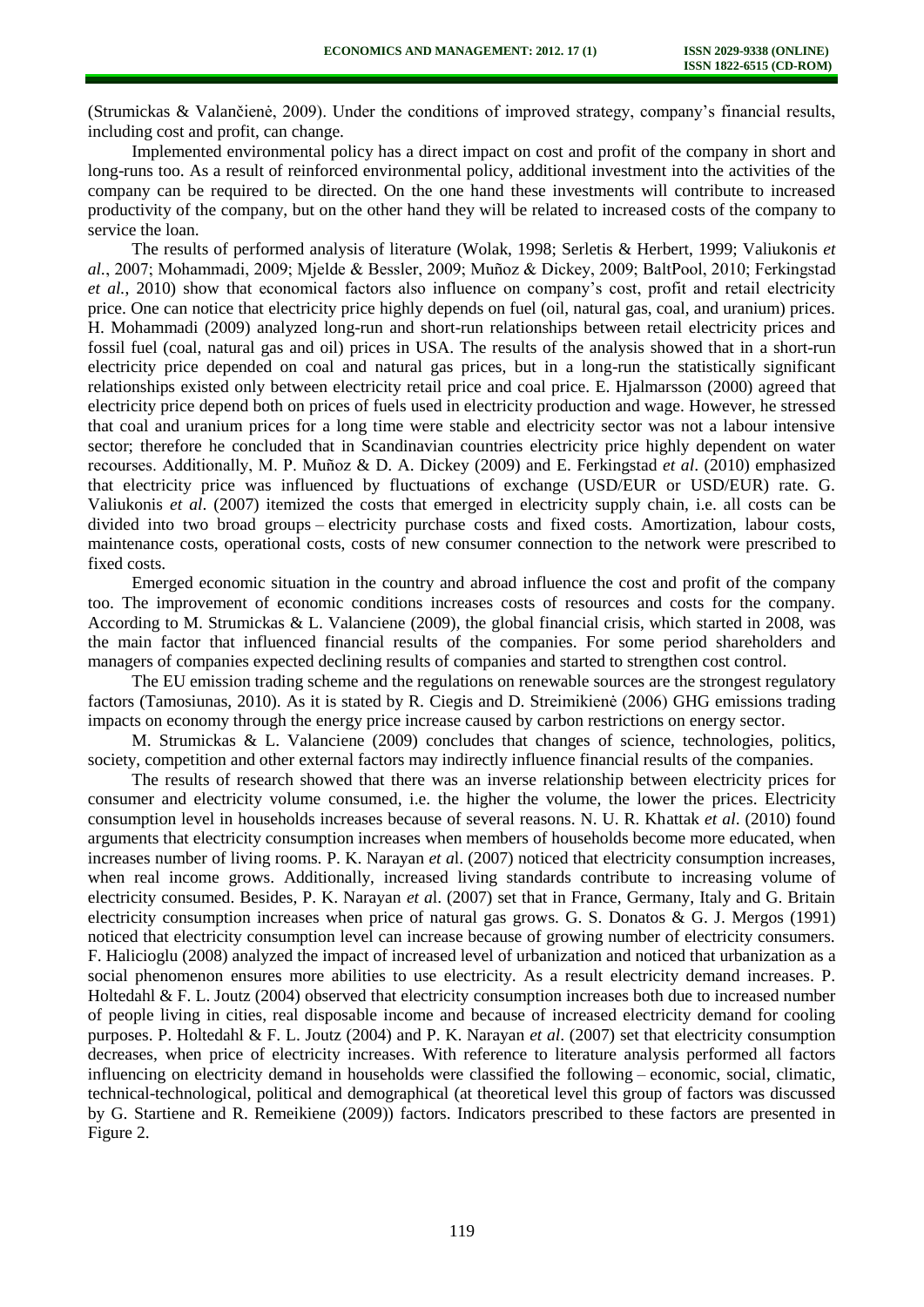

**Figure 2.** Factors and indicators of electricity demand in households

Based on the developed system of retail electricity price factors, analysis of Lithuanian retail electricity price is performed. The results of the analysis are presented in the following sections of the article.

### **Structure of retail electricity price and its development in Lithuania during 2002-2010**

Electricity price for Lithuania consumer is formed considering costs that emerge in different activities of power sector. The following activities can be segregated in Lithuanian power sector – electricity production, transmission, distribution (low and medium voltage networks) and supply. Measuring costs of each activity, the price of corresponding activity is formed. In Figure 3 the development of average electricity price for Lithuanian consumer, which equipment is connected to low voltage networks, is presented.



**Figure 3.** Electricity price for consumer structure and development in Lithuania during 2002-2010 in Lithuania, ct/kWh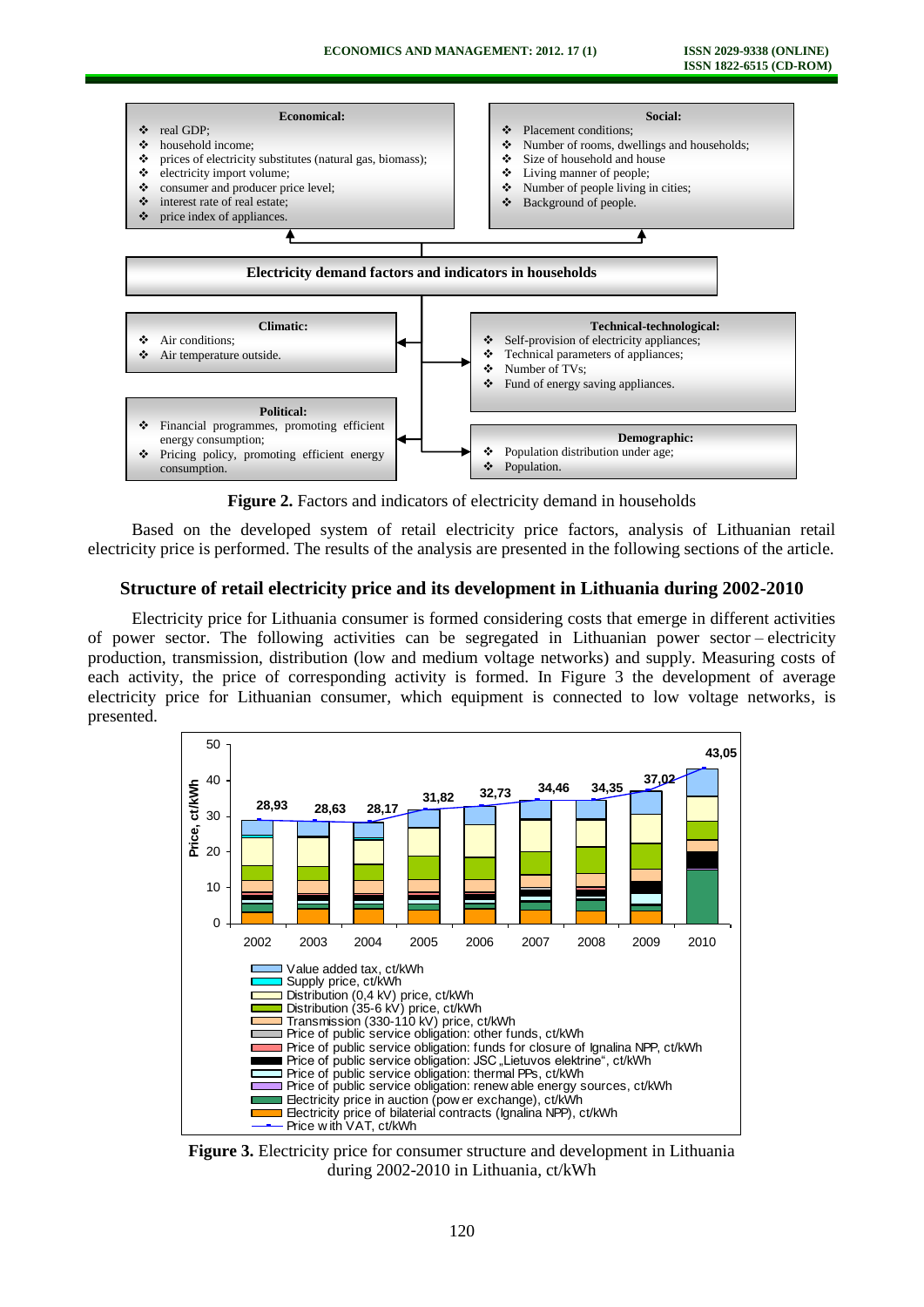Figure 3 shows that electricity price for consumer had a tendency to increase in Lithuania. The average growth rate of electricity price for consumer was 5.1% per annum during 2002-2010. Historically electricity distribution price made the largest share in the structure of electricity price for consumer (40- 45%). In 2010 this share reduced till 28%. Electricity production price, including price of public service obligation (*further in the text PSO*) was also significant (25-30%). In 2010, after the full closure of Ignalina NPP, the share of electricity production price in the structure of price for consumer increased till 46%. With reference to data of Commission for Energy and Prices, in 2011 the share of electricity production price, including price of PSO, should be 41.2% (Commission for Energy and Prices, 2010). The analysis of structure of electricity price for consumer also disclosed that transmission and supply prices, as well VAT correspondingly made 8-12%, 1% and 15-17% in the structure of electricity price for consumer. As it is seen from Fig. 3, electricity production price, including price of PSO, was rapidly increasing during 2008-2010. Because of rapid development of electricity production price, average price for consumer also changed. It is calculated that the increase of electricity production price, including price of PSO, could increase the price for consumer by 32.7%; the increase of supply price could increase the price for consumer by 0.31%; because of changed VAT, electricity price for consumer could grow by 2.54%. As it could be noticed the transmission and distribution (medium and low voltage) prices reduced during 2008-2010. This allowed reducing the price for consumer corresponding by 0.47%, 5.54%, and 2.34%.

Different prices are applied for different groups of electricity consumers in Lithuania. The development of electricity prices for different groups of consumers is presented in Figure 4.



**Figure 4.** Electricity price for households under groups of consumers

Figure 4 represents that electricity prices for different groups of households grew differently during 2004-2010 in Lithuania. Electricity price for households, who consumed till 2500 kWh of electricity per annum, grew the slowest (by 1.9% a year). On average households, who consumed till 15000 kWh of electricity, paid by 3% more a year. The most rapidly (by 4.1% a year) price was increasing for households, who consumed more than 15000 kWh of electricity a year. Besides, since 2008, a noticeable increase of prices for all groups of households is evident. Figure 4 also shows that electricity price for a household depends on the quantity of electricity consumed. The more household consumes electricity the less it pays. The data of the first half of year 2004 show that households, who consumed the most, paid twice less for 1 kWh of electricity then those who consumed little electricity, i.e. the ratio of the lowest and the highest price was 0.53. Since 2008 this ratio was increasing and in the second half of year 2010 it made 0.89. It has to be acknowledged that the impact of quantity of electricity consumed on the electricity price for household is evident, however impact is gradually reducing.

Despite the fact that electricity price for household was increasing, however it remained one of the lowest in EU countries. In Fig. 5 development of electricity prices for EU households is presented.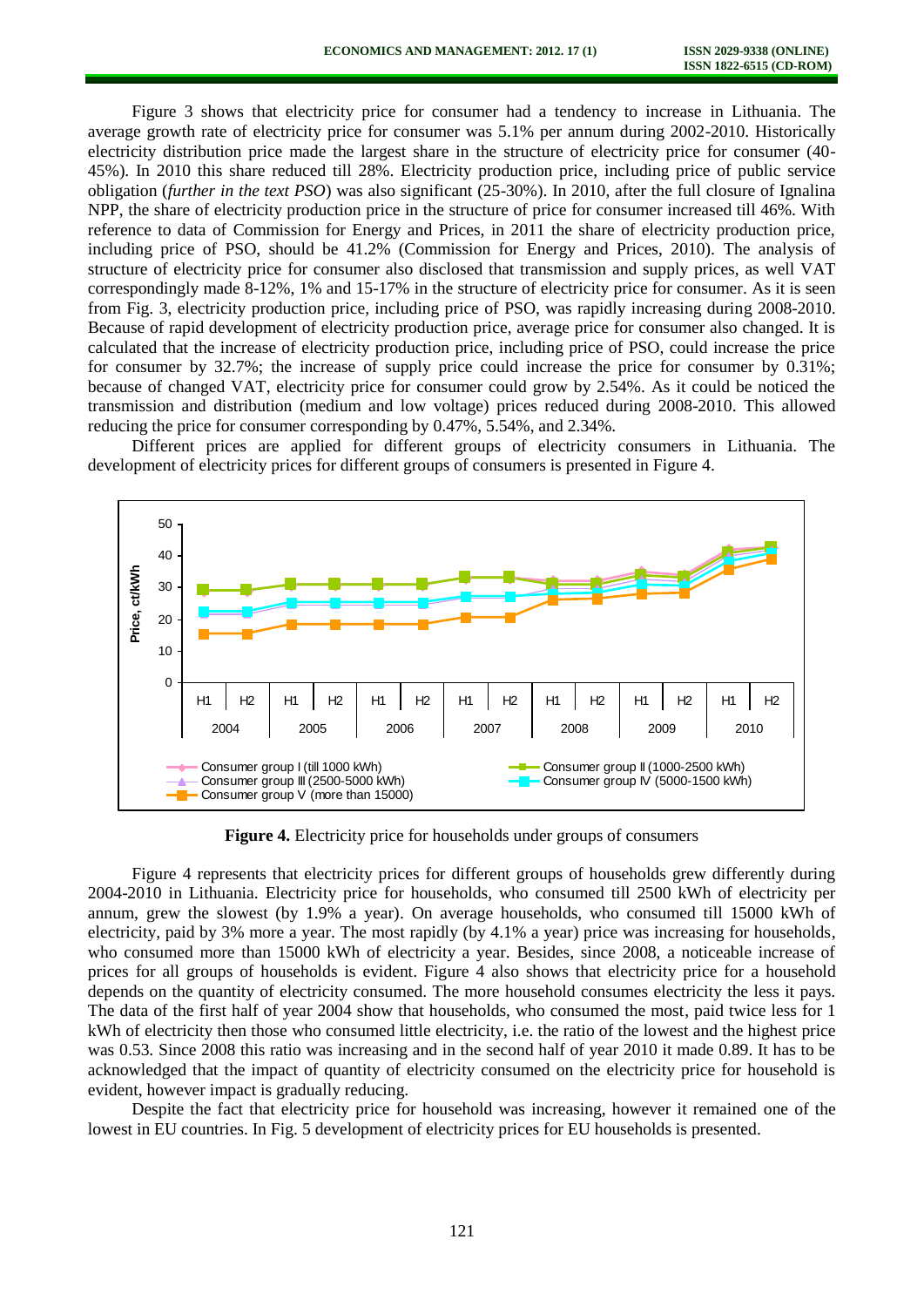

**Figure 5.** Development of electricity price for households in EU-27

Figure 5 showed that electricity price for households had a tendency to increase in EU countries. During the latter six years electricity price for EU households had increased by 20%. The most rapidly electricity price grew for households of Malta (by 17.3% a year), Cyprus (11.8%), Hungary (9.7%), Great Britain (9.6%), Spain (9.5%). Lithuania, Greece and Republic of Czech are among countries, in which electricity price for households grew by fast rates too. However, price in these countries remained one of the lowest. For example, during 2005-2010 electricity price for Lithuanian households grew by 9.4% a year, but it was by 21.3% lower than EU average in 2010.

The analysis performed showed that electricity price for Lithuanian consumer had a tendency to increase at fast rates; however the price remained one of the lowest in EU countries. Besides, the latest data show that electricity price for consumer highly depends on changes of electricity production and distribution prices. Seeking to better manage electricity price for consumer, it is valuable to understand factors that have an influence on price. This will be done in the following sections.

## **Regulating environment of retail electricity price in Lithuania**

In 20 July 2000 Lithuanian Parliament adopted Law on Electricity (Zin., 2000, Nr. 66-1984). The Law set the regulation principals of electricity production, transmission, distribution and supply; as well it determined the principals of electricity sector pricing. In 29 September 2010, new edition of the Law was accepted. The following electricity pricing principals were set in the new edition:

- producer's and independent supplier's electricity selling price is not regulated, except in the cases, when producer or independent supplier takes more than 25% of selling market.
- transmission, distribution, public supply and public electricity prices are regulated by Commission of Energy and Prices. It sets the upper bound of prices of mentioned activities. Service provider itself sets and changes the concrete prices of transmission, distribution, and public supply services and public electricity.

Historically, almost all retail electricity in Lithuania satisfied the concept of public electricity, for which public electricity price is paid. Till the enactment of the Commission's for Energy and Prices decision No O3-71 of 23 April 2010, public electricity price in Lithuania was regulated by setting the upper bound for public electricity price for one year. Thus a possibility for public suppliers made to reduce costs and receive more profit. Public supplier had a right on its own account to change public electricity price; however not exceeding its upper bound. The upper bound of public electricity price was calculated by summing electricity production (acquisition) price, change of electricity production (acquisition) price and adjusting it by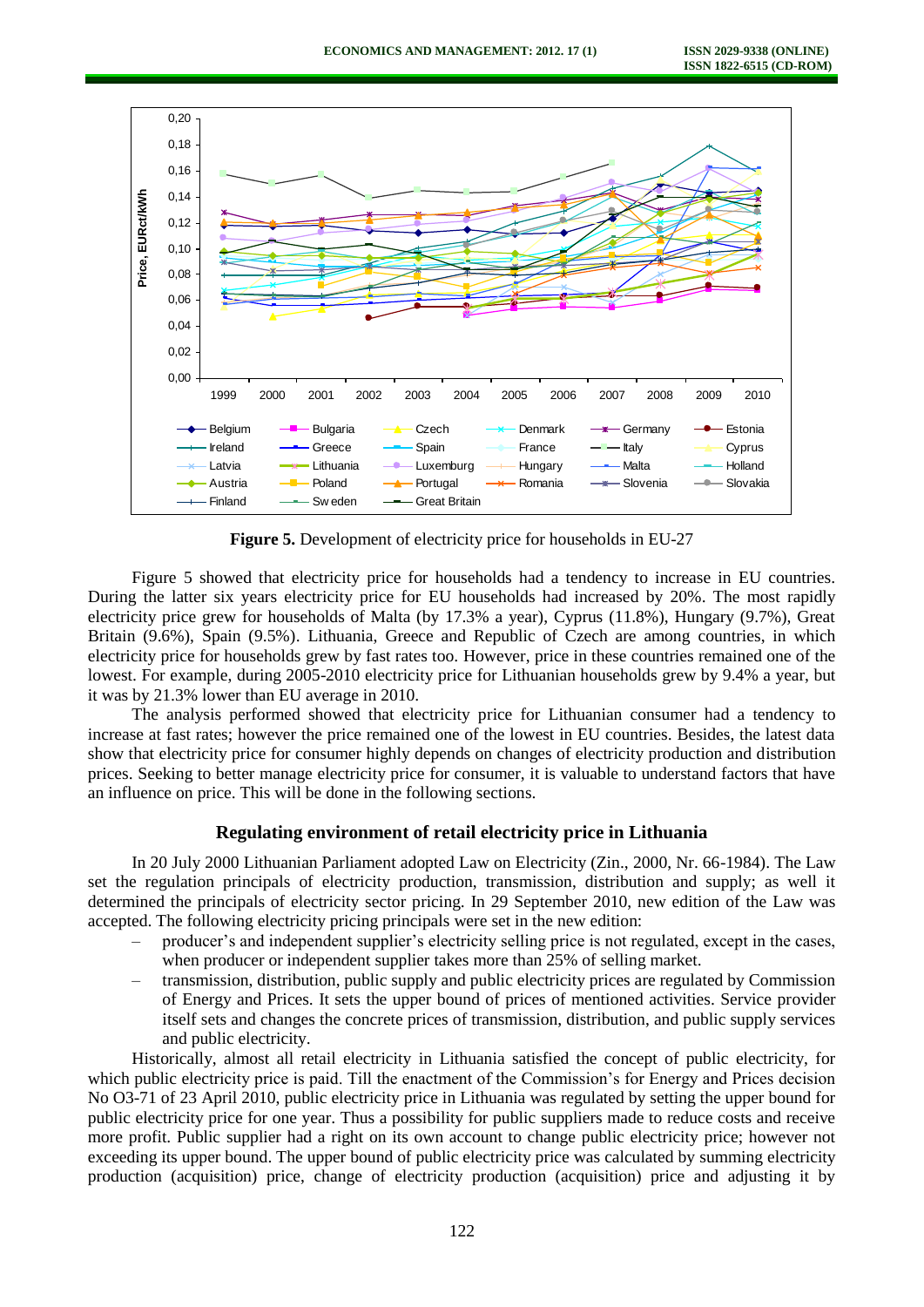coefficient of proportion, as well public supply price, transmission price and distribution price. In 23 April 2010 Commission for Energy and Prices accepted the decision No. 03-71 "Methodology for public electricity prices, public supply price and its upper bound setting". In this decision it is set that public supplier sets the public electricity price every six months by summing electricity acquisition price, public supply price, transmission price, including price of PSO and electricity system service price, as well distribution (medium and low voltage, depending on the network from which consumer receives electricity) prices (Commission for Energy and Prices, 2010). No public electricity price bounds now exist.

Since 1 July 2004 all consumers, except households, acquired the right to be free to choose supplier. But almost all free consumers chose the public supplier and paid for electricity under the regulated public electricity price. There was not shift to independent suppliers because public suppliers set lower tariffs for the services they provided. Since 1 July 2007 all consumers has a status of free consumer and has a right to choose independent supplier. However, because of the mentioned reason above they do not use this right and buy public electricity from public supplier. In 8 July 2009 by decision No. 740 Government of Lithuania approved Lithuanian electricity market development plan (Government of Lithuania, 2009). One of the most important aims of this plan is to create possibility for Lithuanian electricity consumers to assure themselves with electricity supply for transparent price, to freely choose electricity supplier and to use mechanisms of free electricity market. In electricity market development plan it is foreseen that during 2010-2015 public (regulated) electricity tariffs will not be applied for electricity consumers. Instead electricity consumers will have to choose independent electricity suppliers. The proceedings of refusal of public electricity prices are presented in Figure 6.



**Figure 6.** Consumer group, for which public electricity prices are not applied

As it is seen from Figure 6, public electricity prices will be gradually refused in Lithuania and since 1 January 2015 regulated public electricity prices will not be applied to all consumers (some exceptions are possible).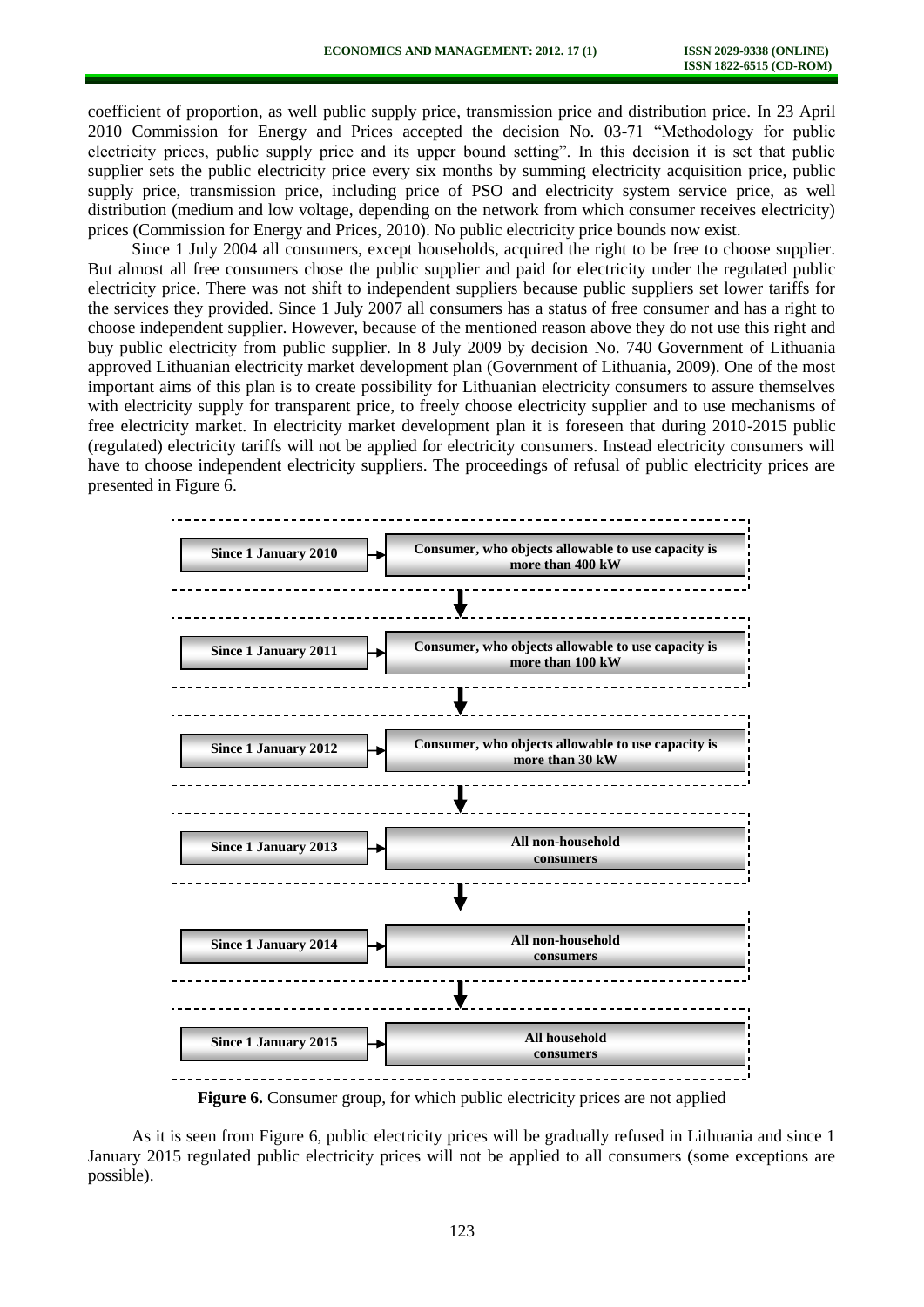Thus the results of the overview show that retail electricity price has a strong regulating touch. However, in future a gradually shift from regulated electricity prices will be done.

# **Results of correlation analysis**

Based on the results of scientific literature analysis and prepared system of retail electricity price, 55 factors that can form electricity price for Lithuanian household was segregated. They can be prescribed to one of the following group:

- price regulating environment;
- economic situation in the country, that was analyzed by A. Kilijoniene *et al.* (2010), B. Martinkus *et al*. (2009).
- electricity production structure;
- prices of resources used in electricity production;
- investment volume, that was analyzed by V. Snieska and I. Simkunaite (2009).
- electricity consumption;

The correlation relationships of retail electricity price and its factors are presented in Figure 7.



**Figure 7.** Correlation relationships of retail electricity price and its factors

here:  $P_G$  – electricity production price, ct/kWh;  $P_{110-330}$  – transmission price, ct/kWh;  $P_{6-35}$  – distribution in medium voltage network price, ct/kWh;  $P_{0,4}$  – distribution in low voltage network price, ct/kWh;  $P_{PP}$  – transmission and distribution price, ct/kWh; P<sub>T</sub> – supply price, ct/kWh; P<sub>IAE</sub> – electricity purchase from Ignalina NPP price, ct/kWh;  $P_{VE}$  – electricity purchase from JSC "Vilniaus energija" price, ct/kWh;  $P_{KTE}$  – electricity purchase from JSC "Kauno termofikacijos elektrine" price, ct/kWh; P<sub>L</sub> – electricity purchase from JSC "Lifosa" price, ct/kWh; P<sub>PE</sub> – electricity purchase from JSC "Panevezio energija" price, ct/kWh; P<sub>KE</sub> – electricity purchase from JSC "Kauno energija" Petrasiunai PP price, ct/kWh; P<sub>LI</sub> – electricity purchase from JSC "Litesko" filial "Druskininku siluma" price, ct/kWh;  $P_{\text{SE}}$  – electricity purchase from JSC "Siauliu energija" price, ct/kWh;  $P_{\text{LE}}$  – electricity purchase from JSC "Lietuvos elektrine" price, ct/kWh;  $P_{BIOE}$  – electricity purchase from biofuel PPs price, ct/kWh;  $P_{HE}$  – electricity purchase from hydro PPs price, ct/kWh;  $P_{VE}$  – electricity purchase from wind PPs price, ct/kWh;  $Q_{IAE}$  – electricity production volume in Ignalina NPP, GWh;  $Q_{CHP}$  – electricity production volume in thermal PPs, GWh;  $Q_H$  – electricity production volume in hidro PPs, GWh;  $Q_{KHAE}$  – electricity production volume in Kruonis PP, GWh;  $Q_V$  – electricity production volume in wind PPs, GWh;  $Q_{kt}$  – electricity production volume in other equipments, GWh;  $Q_1$  – electricity import volume, GWh;  $O_X$  – electricity export volume, GWh;  $Q_{BS}$  – gross electricity consumption, GWh;  $Q_{LE}$  – electricity production volume in JSC "Lietuvos elektrine", GWh;  $Q_{N\bar{U}}$  – electricity consumption in households, GWh;  $Q_{1G_{yV}}$  – electricity volume per capita per year, kWh/m.;  $Q_{VN\bar{U}}$  – fuel and energy consumed in household, GWh; STR<sub>E</sub> – share of electricity consumed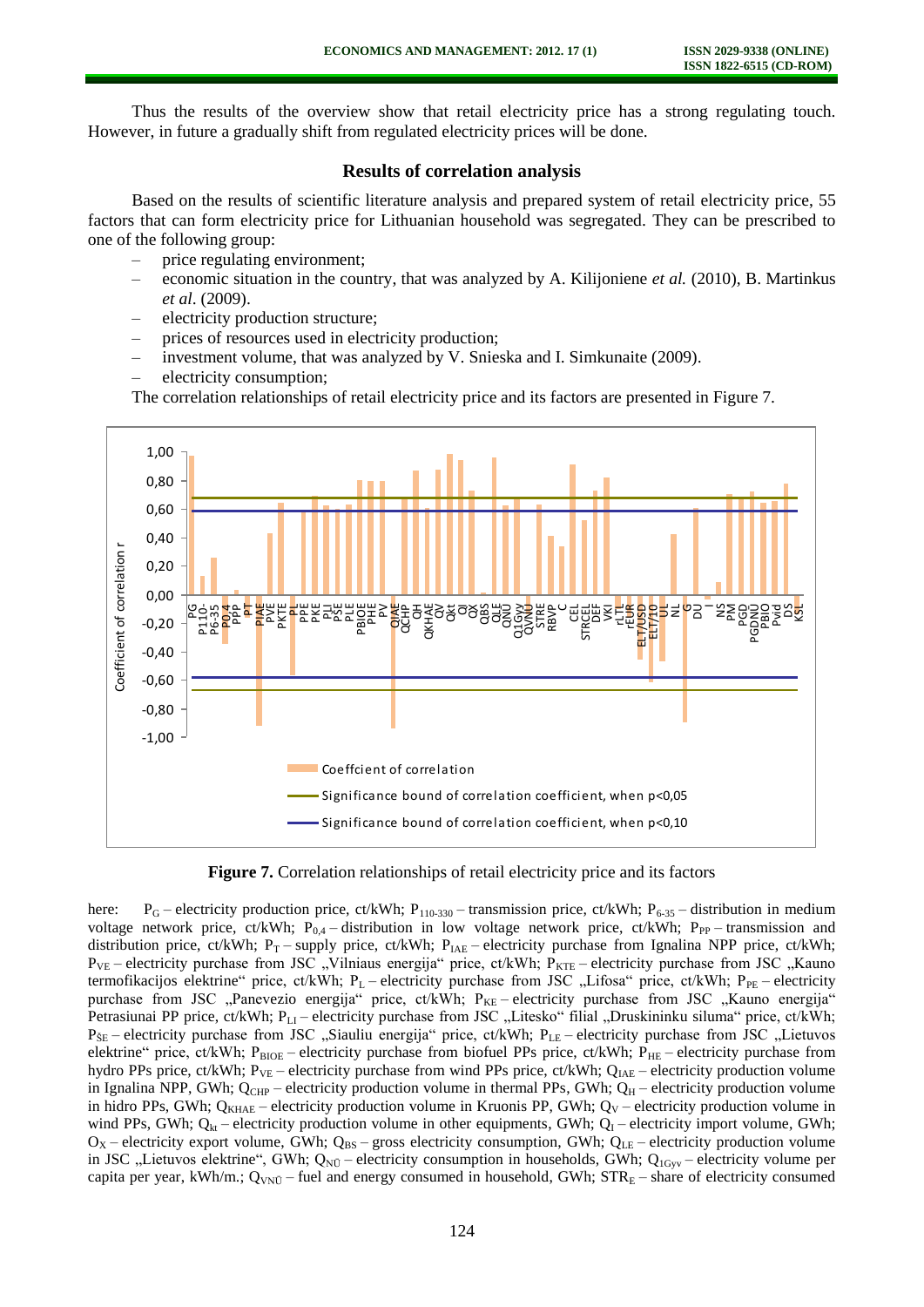in household from total fuel and energy consumed in household, %; RBVP – real gross domestic product, mln. LTL; C – real household expenditure, mln. LTL; C<sub>EL</sub> – household expenditure for electricity, mln. LTL; STR<sub>CEL</sub> – share of expenditure for electricity from total household expenditure, %; DEF – GDP deflator, %; VKI – consumer price index, when 2000 m.=100%;  $r_{\text{LTL}}$  – interest rates of new loans in for non-financial companies, %;  $r_{\text{EUR}}$  – interest rates of new loans for non-financial companies, %;  $E_{\text{LTL/USD}} - \text{LTL/USD}$  exchange rate;  $U_L$  – employment rate, %;  $N_L$  – unemployment rate, %; G – population, thousand;  $DU$  – real wage,  $LTL/m$ èn.; I – investments of electricity transmission and distribution companies, mln. LTL; NS – depreciation costs of electricity transmission and distribution companies, mln. LTL;  $P_M$  – fuel-oil price, LTL/tne;  $P_{GD}$  – natural gas price for electricity and heat companies, LTL/tne;  $P_{GDN\bar{U}}$  – natural gas price for households, LTL/tne;  $P_{BIO}$  – biomass price, LTL/tne;  $P_{vid}$  – average fuel price, LTL/tne; DS – labor costs of employee from electricity, gas and water sector, LTL/month.;  $KS_L$  – fuel costs in CHPs, gne/MWh.

As it is seen from Figure 7, direct and indirect relationships existed between electricity price for households and segregated indicators. Direct relationships linked electricity price for households and 41 indicator and indirect – price and 13 indicators. After significance of correlation coefficient is tested, it is set that considering 5% significance level statistically significant direct relationships were between electricity price for households and 19 indicators, but indirect relationships linked electricity price for consumer and 3 indicators.

Since number of analyzed observations was not large, therefore it was decided to increase significance level till 10%. It is set that subject to 10% level of significance, there existed direct relationship between electricity price for household and the following indicators:

- electricity production price;
- electricity production volume in CHPs and Kruonis PP, hydro and wind PP, as well in other equipment;
- electricity import and export volume;
- price of electricity from PPs that provide public services;
- household expenditure for electricity;
- GDP deflator and consumer price index;
- prices of fuel-oil, natural gas for electricity and heat producers, biomass and average fuel price;
- the share of electricity consumed in households from the total fuel and energy consumed in this sector;
- electricity volume per capita;
- real wage;
- labour costs of employee of electricity, gas and water sector.

Values of calculated correlation coefficients showed that development direction of electricity price for household coincided with development direction of its factors. The strongest relationship linked electricity price for household and electricity production price.

The results of correlation analysis disclosed other relationships. It was set that subject to 10% level of significance statistically significant indirect relationships linked electricity price for household and the following indicators:

- price and volume of electricity produced in Ignalina NPP;
- population;
- LTL/ 100 RUB exchange rate.

The identification of indirect relationships showed that electricity price for Lithuanian households increased, when price and volume of electricity produced in Ignalina NPP, number of population and exchange rate LTL/ 100 RUB decreased.

Based on the electricity price for households factors discussed in this section, further in the work additional methods will be applied to link electricity price and its factors.

#### **Results of multiple linear regression**

Based on the results of analysis above, three multiple linear regression equations, enabling to link electricity price for household and its factors into a single set, are prepared. The equations are assigned to:

- 1. describe electricity price for household by macroeconomic factors and factors that impact on electricity production costs;
- 2. assess the impact of changes of electricity production structure on electricity price for household;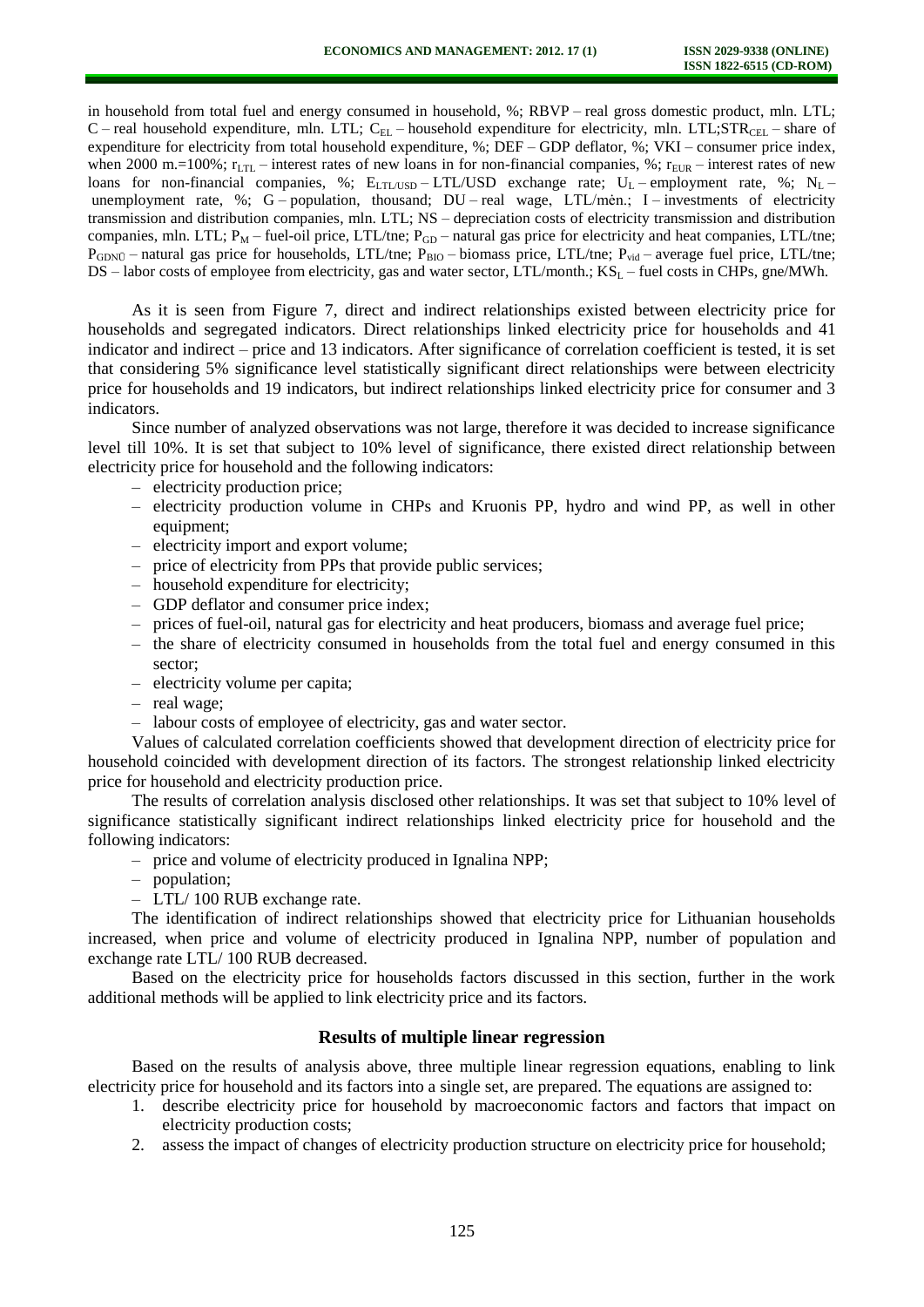3. to assess the impact of quantities and prices of electricity production factors and macroeconomic indicators on electricity price for household, as well impact of changes of electricity production structure on electricity price for household.

The first linear regression equation is dedicated to describe electricity price for household by macroeconomic indicators and indicators describing electricity production costs (i.e. by prices of biomass and natural gas, investments, labour costs, employment rate, real GDP). It turned out that coefficient of several indicators are insignificant in the model, therefore they were eliminated. Eliminating statistically insignificant variables from the model, the following equation of electricity price for household was developed:

$$
P_{N\bar{U}(t)} = -99.9278 - 0.1057 \cdot P_{BIO(t)} + 0.0339 \cdot DS_{(t)} - 0.0236 \cdot I_{(t)} + 1.7815 \cdot U_{L(t)} + \varepsilon \tag{1}
$$

here:  $P_{N\bar{U}(t)}$  – electricity price for households at time t, ct/kWh

 $P_{BIO(t)} - \text{biomass price at time t}; LTL/toe;$ 

 $DS_{(t)} -$ labor costs at time t, LTL per month;

 $I(t)$  – investments of electricity transmission and distribution companies at time t, million

LTL:

 $U_{L(t)}$  – employment rate at time t, %; ε – error.

(1) equation shows that electricity price for household can be described by four factors – price of biomass, labor costs of electricity sector employee, investments of transmission and distribution companies, and employment rate. It is calculated that direct relationship existed between electricity price for households and employment rate and labor costs. If employment rate increases by 1 percentage point, then electricity price for households increases by 1.78 ct/kWh. It is easy to explain the relation set. Usually, when employment increases, then GDP, as well wage increases too. Naturally, if there is an improvement in welfare, then demand for goods and services (as well consumed volume of electricity) increases and the price level of goods and services (including price for electricity) grows too.

The increase of labor costs of electricity sector obviously increases the costs of electricity producing, transmitting, distributing and supplying companies. If other factors do not change, then electricity cost and selling price for household increase. It is calculated that if labor costs per month increases by 1 LTL, then electricity price for household increases by 0.03 ct/kWh.

As it is seen from equation (1), electricity price for household and investments of transmission and distribution companies in the model are indirectly related. It is calculated, if transmission and distribution companies additionally invest 1 million LTL, then electricity price for households will reduce by 0.02 ct/kWh.

The equation prepared allowed to assess the impact of biomass price on electricity price for household. It is set the indirect relationship between electricity price for household and price of biomass. Biomass price has not a direct relationship with electricity price for household. The reason for this is the following – electricity producers that provide PSO in energy sector for each kilowatt-hour of produced and supplied electricity receives a fixed tariff. Despite the fact that during 2002-2007 price of biomass increased, electricity tariff for electricity production from biomass did not changed and was 20 ct/kWh. Biomass electricity producers seeing that biomass price increased could adjust only electricity production volume. During this period electricity production volume was low. As a result changing price of biomass had not a big effect on electricity production price. During 2008-2009 price of biomass stabilized in the market, and later started to reduce. At that time tariff for electricity produced in power plants using biomass was reconsidered and increased. Producers react to changes in the market and increased electricity production volume in biomass PPs. If 0.06 TWh of biomass electricity was produced in 2008, then 0.15 TWh was produced in 2010. Thus set relationship between electricity price for household and price of biomass do not contradict the statement that when price of biomass reduces, electricity production volume in biomass PPs increases and electricity production price and price for household increases as well. It is calculated that under the assumed conditions, electricity price for household increases by 0.11 ct/kWh, when price of biomass reduces by 1 LTL/toe.

The equation (1) is statistically significant (value of coefficient of determination is 98.2%). Standard error of the equation is 0.62 ct/kWh.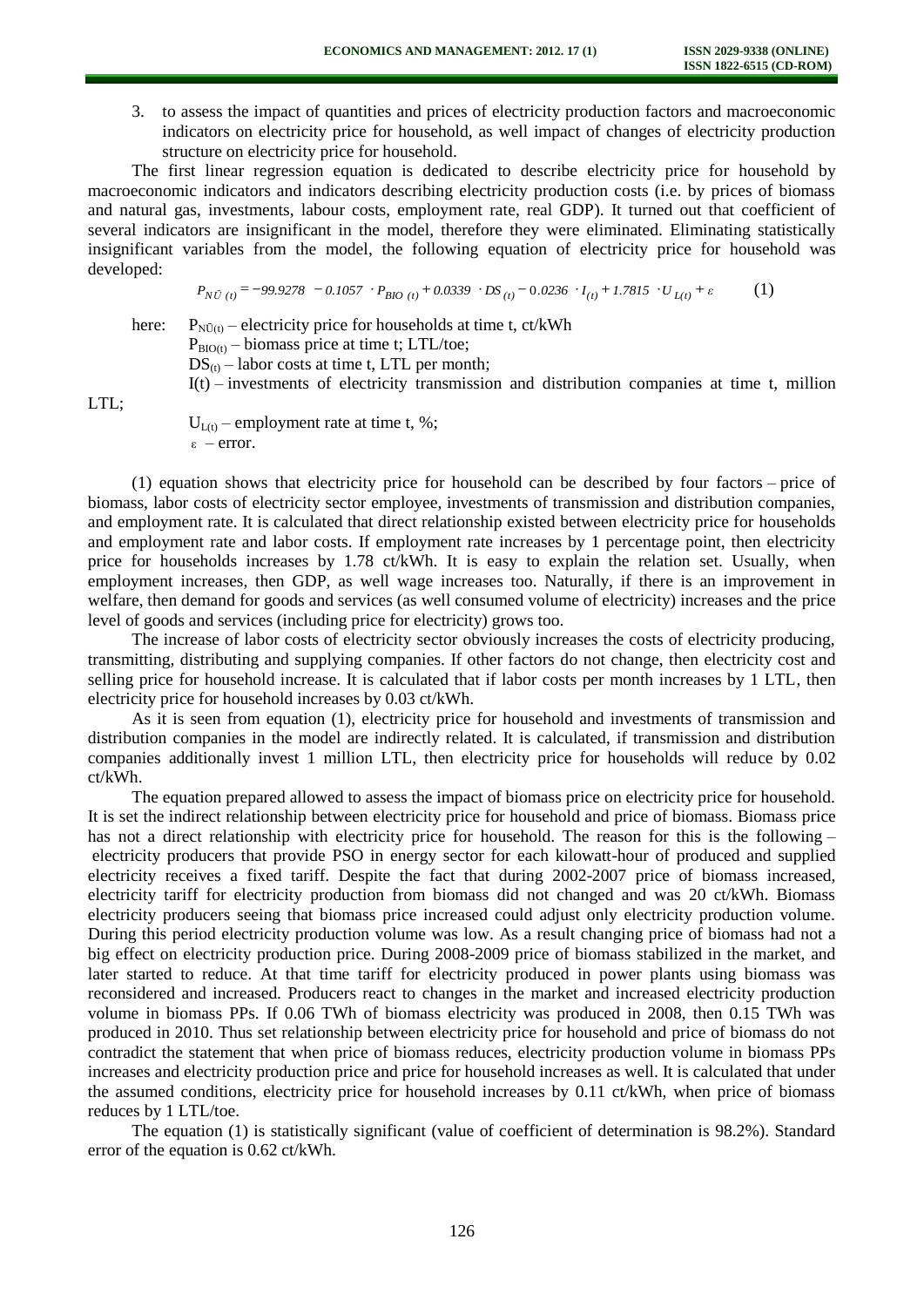As it can be noticed from equation (1), electricity production structure does not reflect in it. In 2010 evident changes in electricity production structure appeared. After the closure of Ignalina NPP electricity demand in Lithuania was satisfied by increased volume of electricity import and electricity production in JSC "Lietuvos elektrine".

Seeking to assess the impact of electricity production structure on electricity price for households, additional regression equation was prepared:

$$
P_{N\bar{U}\bar{U}(t)} = 22.8320 + 0.0205 \cdot Q_{V(t)} + 0.0080 \cdot Q_{LE(t)} + \varepsilon
$$
 (2)

here:  $Q_{V(t)}$  – electricity production volume in wind PPs at time t, GWh;  $Q<sub>LE(t)</sub>$  – electricity production volume in JSC "Lietuvos elektrine" at time t, GWh; ε – error.

As it is seen from equation (2) electricity price for households can be described by two factors – by electricity production volume in wind PPs and by electricity production volume in JSC "Lietuvos elektrine". It is calculated that if electricity production volume increases in this type of power plants, then it is expected that electricity price for household will increase as well. The impact of other production sources (hidro PPs, CHPs, and import) on electricity price for household was also assessed. However, it emerged that the impact of these factors on electricity price for household was statistically insignificant; therefore these factors were eliminated from the model.

Equations (1) and (2) were combined and additional factors were chosen. As a result a new regression equation was created. It enabled to assess the impact of prices and quantities of electricity production factors, macroeconomic indicators, as well electricity production structure on electricity price for households. The created model of electricity price for household is the following:

$$
P_{N\bar{U}\bar{U}} = -41.2447 + 0.0005 \cdot C_{(t)} + 0.0401 \cdot DS_{(t)} - 0.0054 \cdot I_{(t)} - 0.0027 \cdot Q_{I(t)} - 0.1614 \cdot P_{BIO(t)} + 0.0087 \cdot Q_{LE(t)} + \varepsilon
$$
 (3)

here:  $C_{(t)}$  – household consumption expenditure at time t, million LTL;  $C_{(t)}$  – electricity import volume at time t, GWh.

Equation (3) shows that increasing domestic demand (it is represented by household consumption expenditure), labor costs and electricity production volume in JSC "Lietuvos elektrine" increases electricity price for household. Relationships of equation show that positive impact of volume of JSC "Lietuvos elektrine" on electricity price for household can be reduced if more electricity is imported from neighboring countries, where electricity is cheaper. Equation (3) reflects that electricity price for household increased because of biomass price reduction during the latter several years. It is worth noting that investments into transmission and distribution networks contributed to a reduction of electricity price for household. The created equation is statistically significant. Its standard error is 0.18 ct/kWh.

The results of regression analysis showed that electricity price for household can be well described by eight factors – price of biomass, labor costs of employee from electricity sector, investment into transmission and distribution, employment level, electricity production volume in wind PPs and JSC "Lietuvos elektrine", electricity import volume and household expenditure.

### **Conclusions**

- 1. The analysis of scientific literature showed that electricity retail price consists of four large components – electricity production price, electricity transmission and distribution services prices, and electricity supply service price. Three large groups of factors that form retail electricity price are segregated. They are costs and profit of the company, and volume of electricity consumed. It is set that costs and profit depends on aims, tasks and strategic decisions of the company, environmental, economical, regulating and political factors; whereas electricity demand is impacted by demographic, political, economical, technical-technological, social, climatic and other factors.
- 2. Electricity production, distribution and transmission services' prices make the largest shares in the structure of retail electricity price. Electricity production price is this part of the retail price, which the mostly influence change of electricity price for consumer. The tendency analysis showed that electricity price had a tendency to increase in Lithuania. During the latter several years it was the lowest in EU-27; however at the same time its growth rates were the highest.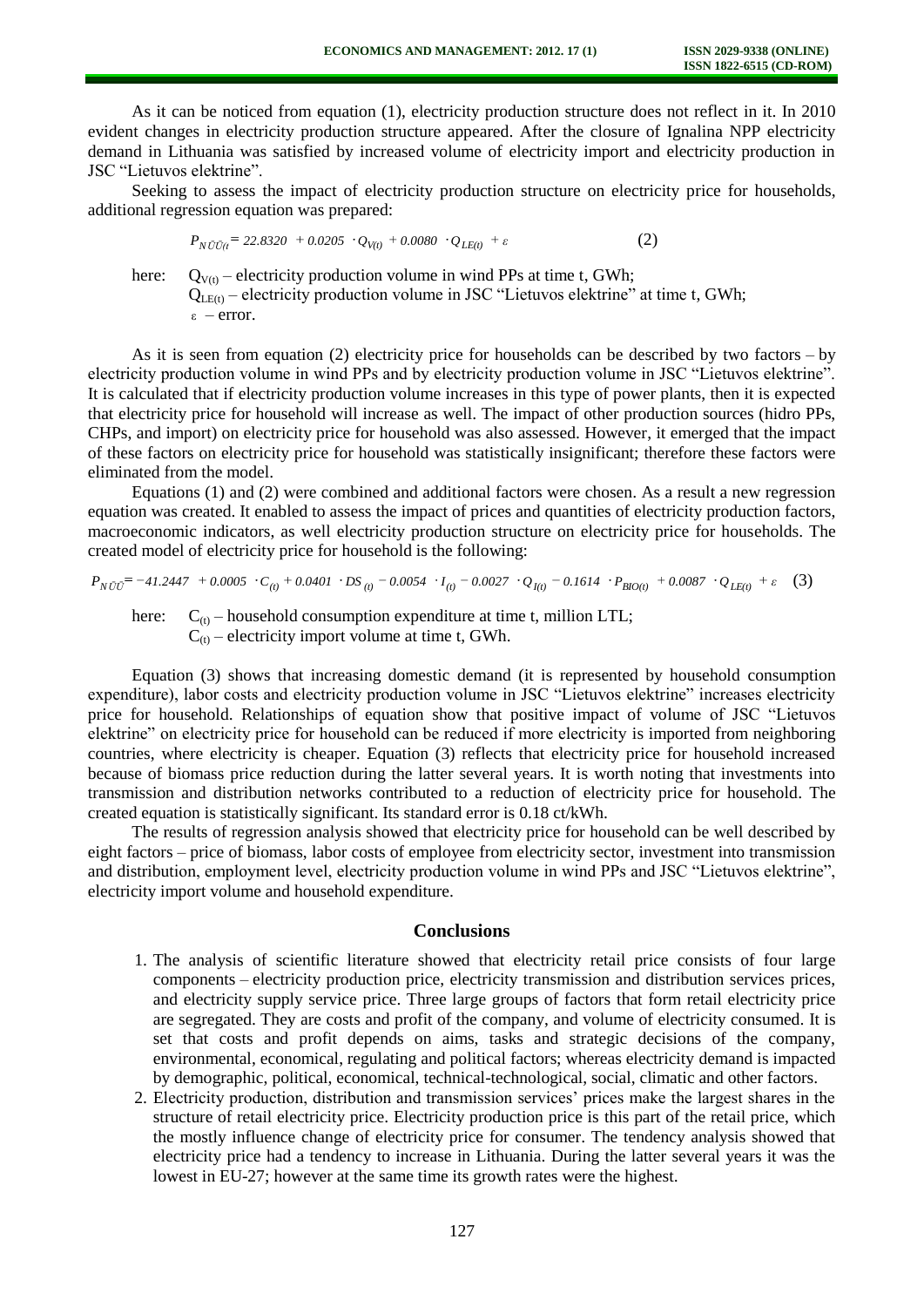- 3. The results of correlation analysis showed that at 10% of significance level there existed direct relationships between electricity price for household and the following indicators: electricity production price; electricity production volume in thermal PPs and Kruonis PSP, hydro and wind PPs and in other plants; electricity import and export volume; prices of electricity produced in PPs providing public services (in thermal and RES PPs); household expenditure for electricity; GDP deflator and consumer price index; prices of fuel oil and natural gas for electricity producers and households, as well biomass and average fuel prices; electricity production volume and the share of electricity in total fuel used in households; electricity consumption per capita; neto real wage; labour costs of energy sector employee. It is set that given 10% significance level there exist indirect relationships between electricity price for household and price and volume of electricity produced in Ignalina NPP; population; LTL/100 RUB exchange rate.
- 4. The results of regression analysis showed that electricity price for household can be described by eight factors. The impact of price of biomass, investment into transmission and distribution, and electricity import volume on electricity price for household is inverse, whereas the impact of labor costs of employee from electricity sectors, employment level, electricity production volume in wind PPs and JSC "Lietuvos elektrine", and household expenditure is positive.

### **References**

- 1. BaltPool (2010). Prekybą Lietuvos biržoje reglamentuojantys dokumentai: Lietuvos diena–prieš elektros rinkos reglamento priedas Nr. 7. [interactive] [viewed 2011-08-14]. Internet address: [http://www.baltpool.lt/index.php?-](http://www.baltpool.lt/index.php?-2083409169) [2083409169.](http://www.baltpool.lt/index.php?-2083409169)
- 2. Ciegis, R. & Streimikiene, D. (2006). The Challenges of GHG Emission Trading for Lithuania. Inzinerine Ekonomika-Engineering Economics, 5(50), 55-65.
- 3. Donatos, G. S. & Mergos, G. J. (1991). Residential demand for electricity: The case of Greece. Energy Economics, 13(1), 41-47.
- 4. Ferkingstad, E., Løland, A. & Wilhelmsen, M. (2010). Causal modeling and inference for electricity markets. Energy Economics. In Press, Corrected Proof.
- 5. Halicioglu, F. (2007). Residential electricity demand dynamics in Turkey. Energy Economics, 29(2), 199-210.
- 6. Hjalmarsson, E. (2000). Nord Pool: A power Market Without Market Power. Working Paper in Economics. No 28. Goteborg University.
- 7. Holtedahl, P. & Joutz, F. L. (2004). Residential electricity demand in Taiwan. Energy Economics, 26(2), 201-224.
- 8. Khattak, N. U. R., Tariq, M. & Khan, J. (2010). Determinants of Household's Demand for Electricity in District Peshawar. European Journal of Social Sciences, 14 (1), 7-16.
- 9. Kilijoniene, A., Simanaviciene, Z. & Simanavicius, A. (2010). The Evaluation of Social and Economic Development of the Region. Inzinerine Ekonomika-Engineering Economics, 21(1), 68-79.
- 10. Lietuvos Respublikos Seimas (2000). Lietuvos Respublikos elektros energetikos įstatymas Nr. VIII-1881, 2000-07- 20. Valstybės žinios, 2000-08-04, Nr. 66-1984. [interactive] [viewed 2011-08-31]. Internet address: [http://www3.lrs.lt/pls/inter3/dokpaieska.showdoc\\_l?p\\_id=106350&p\\_query=&p\\_tr2=2](http://www3.lrs.lt/pls/inter3/dokpaieska.showdoc_l?p_id=106350&p_query=&p_tr2=2)
- 11. Lietuvos Respublikos Vyriausybė (2009). Nutarimas Nr. 740 "Dėl Lietuvos elektros rinkos plėtros plano patvirtinimo". [interactive] [viewed 2012-01-02]. Internet address: [http://www.neeta.lt/foto/LRV\\_nutarimas\\_elektros\\_rinkos\\_pletros\\_planas\\_090708.pdf](http://www.neeta.lt/foto/LRV_nutarimas_elektros_rinkos_pletros_planas_090708.pdf)
- 12. Martinkus, B., Stoskus, S. & Berzinskiene, D. (2009). Changes of Employment through the Segmentation of Labour Market in the Baltic States. Inzinerine Ekonomika-Engineering Economics(3), 41-48.
- 13. Mjelde, J. W. & Bessler, D. A (2009). Market integration among electricity markets and their major fuel source markets. Energy Economics, 31(3), 482-491.
- 14. Mohammadi, H. (2009). Electricity prices and fuel costs: Long-run relations and short-run dynamics. Energy Economics, 31(3), 503-509.
- 15. Muñoz, M. P. & Dickey, D. A. (2009). Are electricity prices affected by the US dollar to Euro exchange rate? The Spanish case. Energy Economics, 31(6), 857-866.
- 16. Narayan, P. K., Smyth, R. & Prasad, A. (2007). Electricity consumption in G7 countries: A panel cointegration analysis of residential demand elasticities. Energy Policy, 35(9), 4485-4494.
- 17. Serletis, A. & Herbert, J. (1999). The message in North American energy prices. Energy Economics, 21(5), 471- 483.